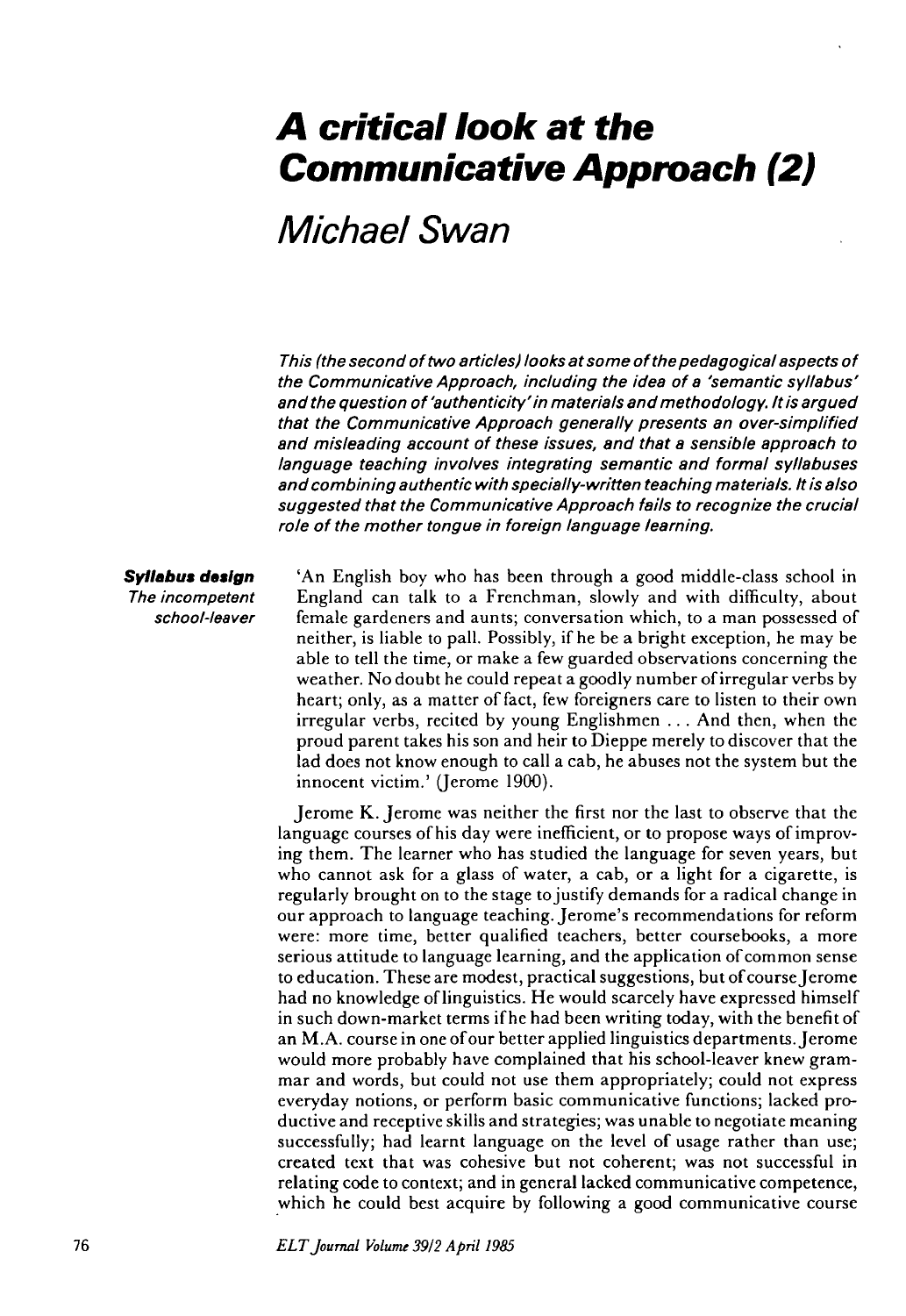based on a scientific needs analysis. On the whole, I think I prefer the original formulation.

The communicative syllabus Defective language learning is often attributed to defective syllabus design: the student does not learn the language properly because we do not teach the right things, or because we organize what we teach in the wrong way. Recently the attention of linguists has been focused on meaning, and it has come to be widely believed that the secret of successful language teaching lies in incorporating meaning properly into our syllabuses. We can perhaps

distinguish four common versions of this belief:

a. 'Older language courses taught forms, but did not teach what the forms meant or how to use them. We now do this.'

b. 'Older language courses taught one kind of meaning (that found in the grammar and dictionary), but did not teach another kind (the communicative value that utterances actually have in real-life exchanges). It is this second kind that we really need to teach.'

c. 'Older language courses failed to teach students how to express or do certain things with language. We must incorporate these things (notions, functions, strategies) into our syllabuses.'

d. 'Even if older structure-based language courses taught meanings as well as forms, they did so very untidily and inefficiently. A communicative syllabus approaches the teaching of meaning systematically.'

The first version (a) is no longer as common as it used to be, and it is not really worth wasting time on. I have discussed version (b) at length in a previous article (Swan 1985), in which I argue that the kind of meaning referred to ('rules of use') does not need to be taught, and cannot in any case be codified. Here I should like to deal principally with the issues raised by versions (c) and (d).

Meaning in older courses Traditional structure-based courses have had a bad press. Current mythology not withstanding, they did not systematically neglect the teaching of functions, notions, and skills. Older courses may indeed have failed to teach people to do some important things with language, and more modern materials, whose authors have access to checklists of communicative functions; have plugged a number of gaps. It is also true that many traditional courses adopted a very mechanical approach to drilling what was taught that is to say, meaning was often neglected during the *practice* phase of a lesson. Nonetheless, it is quite false to represent older courses as concentrating throughout on form at the expense of meaning, or as failing to teach people to 'do things with language'. I have in front of me a copy of a typical structure-based beginners' course of the 1960s (Candlin 1968). The course has many of the typical defects of books of its generation (though these may seem greater to us, with our sharpened hindsight and different priorities, than they did to its users). However, by the end of Lesson 8, students have been shown perfectly adequate ways of performing the following language functions: greeting, enquiring about health, leavetaking, thanking, expressing regret, eliciting and giving information, offering, requesting goods and services, proffering, self-identification, asking for more precise information, confirming what has been said, exhortation, identifying and naming, describing, narrating, giving informal instructions, agreeing to carry out instructions, and enquiring about plans.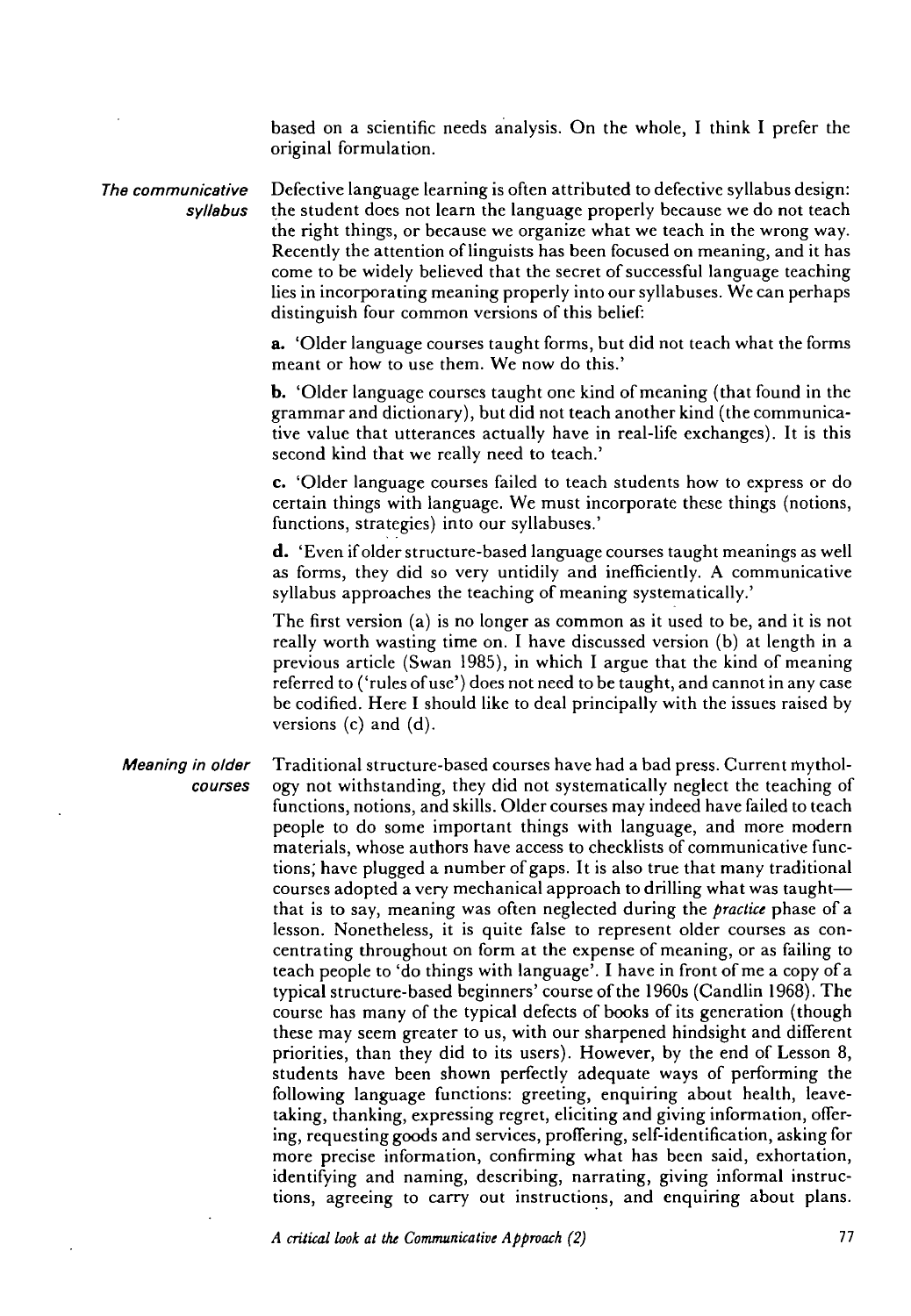'Semantico-grammatical categories' are not neglected: students learn to talk about place and direction, to refer to states and processes, to describe past, present, and future events, to express concepts related to quantification, and so on. (In other words, they learn prepositions, verb tenses, singular and plural forms, etc. Structures have meanings, and traditional courses usually made a reasonable job of teaching them.) And of course the book provides a year's work on lexis—words and expressions are taught, and the notions associated with them are on the whole clearly demonstrated. Finally, the course (like many of its kind) uses the meaning category of *situation* as an organizing principle. Even if each lesson is designed to teach a specific structural point, it sets out at the same time to teach the language that is appropriate to a common situation. *Present-Day English* (like any book of its generation) does in fact have a quite clear and carefully worked out semantic syllabus. There are perhaps reasons why one might not wish to teach from this book, but it should not be accused of failing to deal properly with meaning.

*Putting meaning first* For many people, the central idea in 'communicative' teaching is probably that of a 'semantic syllabus'. In a course based on a semantic syllabus, it is meanings rather than structures which are given priority, and which form the organizing principle or 'skeleton' of the textbook. Lessons deal with such matters as 'greeting', 'agreeing and disagreeing', 'comparison', 'warning', 'point of time', and so on. So we do not (for example) give a lesson on the comparative forms of adjectives, but on a notion such as that of relative size or degree, which may be expressed not only by using comparative adjectives but also in many other ways. In the bad old courses, where grammar was tidy and meanings untidy, students might learn comparative adjectives in June and the *as ... as* structure the following February; they were never able to put together the various items they needed to express fully the notion in question. With a semantic syllabus, items which belong together semantically are taught together, even if they are structurally quite diverse.

The problem with this approach is obvious to anybody who has recently taught a beginners' class. Unfortunately, grammar has not become any easier to learn since the communicative revolution. If we set out to give a lesson to elementary students on the notion of relative degree, we are likely to run into difficulty straight away, for two reasons. First of all, the main syntactic patterns involved are complex *(as tall as, taller than, less tall than, not solas tall as,* etc.), and if they are presented all together the students will probably mix them up, confusing *as* and *than* and so on. And secondly, it is not at all obvious to a learner how to form the comparatives of English adjectives: the rules are complicated, and can hardly be picked up in passing in the course of a notion-based lesson which introduces several other structural points at the same time. Experienced teachers often like to isolate and practise difficult structures (such as comparative adjectives) before combining them with others in realistic communicative work. They have excellent reasons for doing so.

Language is not *only* a set of formal systems, but it *is* a set of systems, and it is perverse not to focus on questions of form when this is desirable. Some points of grammar are difficult to learn, and need to be studied in isolation before students can do interesting things with them. It is no use making meaning tidy if grammar then becomes so untidy that it cannot be learnt properly. As Brumfit points out in his review ofWilkins's *Notional Syllabuses,*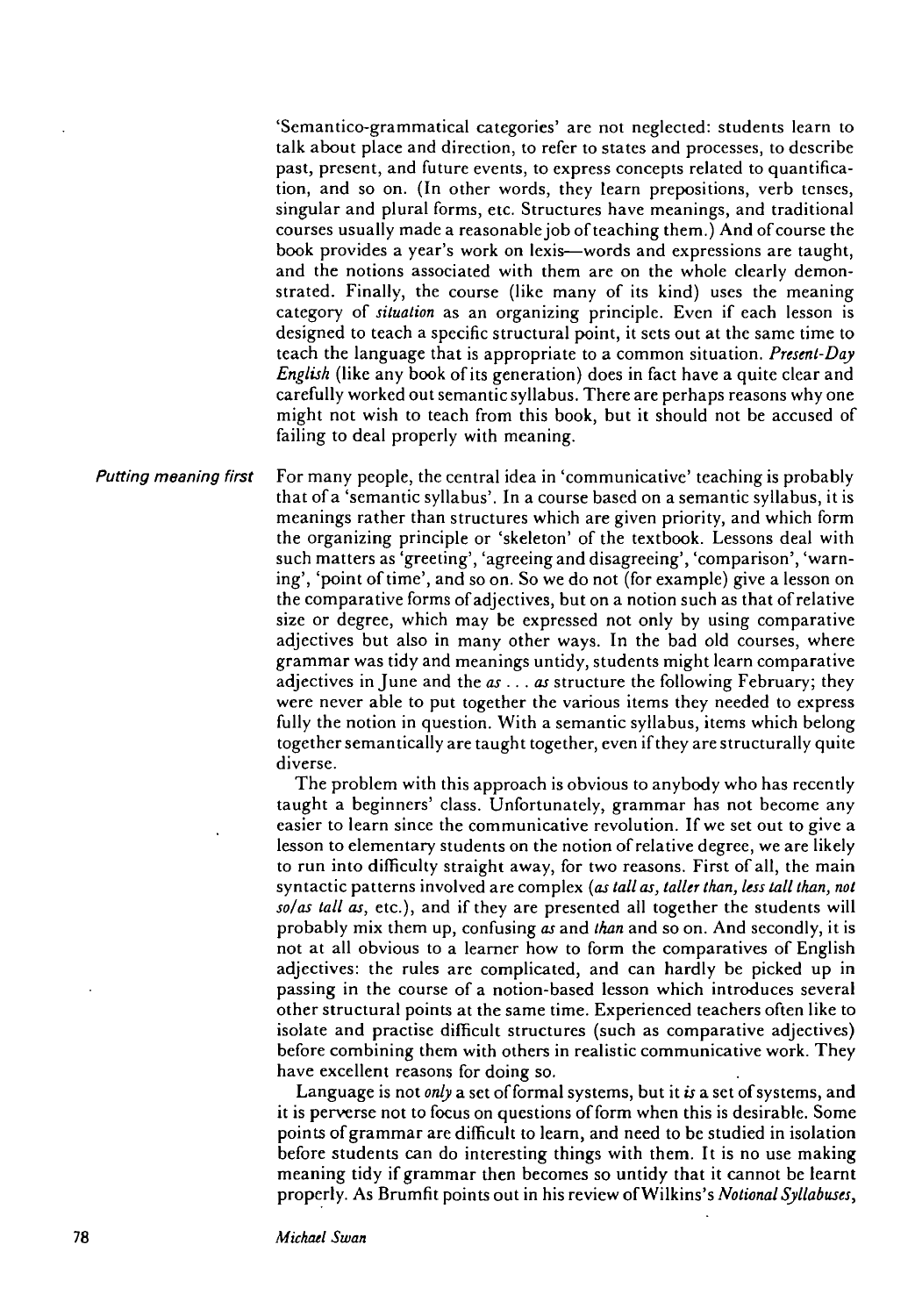the teaching of functions and notions cannot replace the teaching of grammar. 'The point about the grammatical system is that a limited and describable number of rules enable the learner to generate an enormous range of utterances which are usable, in combination with paralinguistic and semiotic systems, to express any function. To ask learners to learn a list instead of a system goes against everything we know about learning theory' (Brumfit 1978).

Structural versus functional: a false dichotomy

We really need to question the whole idea that one syllabus, whether structural or functional, should be 'privileged', acting as the framework on which a whole course is built. Language courses involve far too many components, and the relationships between the components are far too complex, for us to be able to subordinate everything to a tidy progression of structures, functions, notions, or anything else. When deciding what to teach to a particular group of learners, we need to take into consideration several different meaning categories and several different formal categories. We must make sure that our students are taught to operate *key junctions* such as, for instance, greeting, agreeing, or warning; to talk about basic *notions* such as size, definiteness, texture or ways of moving; to communicate appropriately in specific *situations* (for instance in shops, on the telephone, at meetings); to discuss the *topics* which correspond to their main interests and needs (for example tourism, merchant banking, football, physics). At the same time, we shall need to draw up lists *of phonological* problems which will need attention; of high-priority *structures,* and of the *vocabulary* which our students will need to learn. In addition, we must think about performance as well as competence: we will need a syllabus *of skills,* to make sure that our students are trained to become fluent in whatever aspects of speaking, understanding, reading, and writing relate to their purposes.

Rather than taking either meanings or forms as our starting point, therefore, we really need to look at the language from two directions at once, asking both 'What words and structures are needed to express meaning X?' (semantic syllabuses) and 'What meanings do we need to teach for word Y or structure Z?' (formal syllabuses). At first sight, it might seem as if semantic syllabuses and formal syllabuses ought ultimately to cover the same ground (so that if we have one we can do without the other). After all, if we have listed the meanings we want our students to express, and worked out what structures, words, and expressions are used to convey these meanings, this should surely provide us with a list of all the forms we need to teach, and it ought therefore to be unnecessary to list the forms separately. It is important to realize that this is not the case.

First of all, semantic syllabuses tend to list only items that are specifically related to the functions or notions included in the syllabus. More 'generalpurpose' items slip through the net. If we make a list of high-priority functions and notions and write down all the words and expressions that are needed to handle them, there is no guarantee that we will include, for instance, the words *umbrella, control, move* or *rough.* These words are, however, common and important, and will need to be included in most intermediate courses. To be sure of plugging gaps of this kind, we shall need to refer to a traditional lexical syllabus based on word-frequency. The same is true of structures. Grammar items that do not have an easily identifiable 'meaning' (such as points of word order) tend to get left out of notional syllabuses, though they may be of great importance for the correct learning of the language.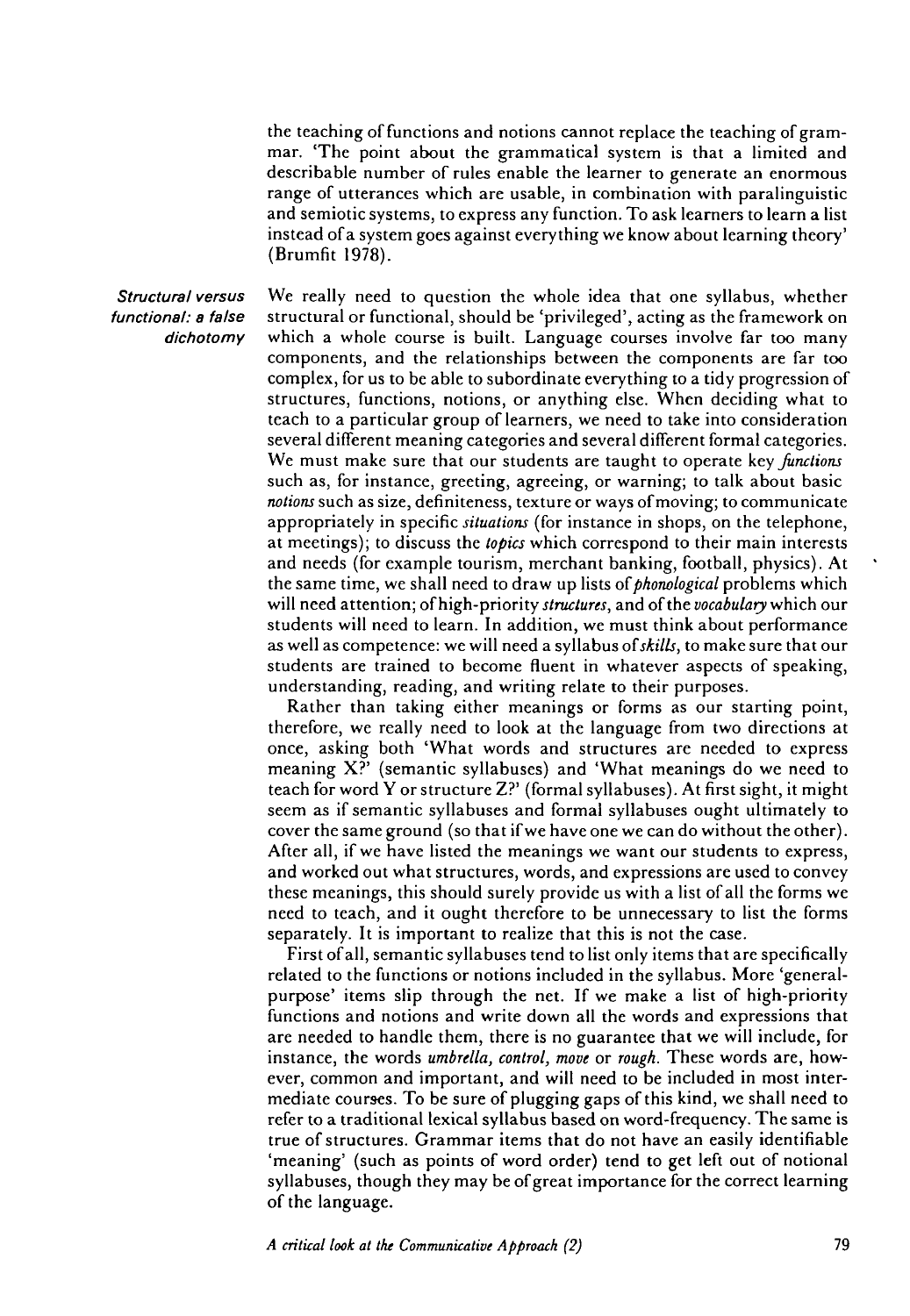Secondly, and conversely, traditional structural/lexical syllabuses are not very good at catching sentence-length idioms and conventional expressions such as 'Can I just break in here?' or 'I'd like to make a reversed charge call'. They may also fail to pick up special uses of 'standard' structures which are important for the expression of certain functions: for instance, the English use of the co-ordinate structure in threats ('Do that again and I'm going home'). To be sure of getting such items into our teaching programme, we need to look at lists of functions and notions and their exponents.

It is, therefore, essential to consider both semantic and formal accounts of the language when deciding what to teach. Failure to do so will result in serious omissions on one side or the other. (There is a well known and deservedly popular 'communicative' beginners' course which gets through a whole year's work without teaching the names of the colours or the basic use of the verb *have.)* The real issue is not which syllabus to put first: it is how to integrate eight or so syllabuses (functional, notional, situational, topic, phonological, lexical, structural, skills) into a sensible teaching programme.

*Integrating semantic* In discussions of communicative teaching, a good deal of confusion is *and formal syllabuses* caused by invalid generalizations. For instance, people often talk as if language courses had much the same shape at all levels from beginners' to advanced. In fact, the relative importance of the various syllabuses, and especially of the grammar component, varies crucially with level. It is fashionable to criticize old-style courses for being excessively concerned with teaching structure, and there is certainly some truth in the criticism. But it really applies only to lower-level courses (where grammar must in any case get a good deal of attention, even if this can easily go too far). At more advanced levels language textbooks have rarely given very much space to grammar: more typical concerns have traditionally been vocabulary-building, the teaching of reading and writing skills, literature and other 'cultural' matters, and the encouragement of discussion.

Equally, the role of'grammar' in language courses is often discussed as if 'grammar' were one homogeneous kind of thing. In fact, 'grammar' is an umbrella term for a large number of separate or loosely related language systems, which are so varied in nature that it is pointless to talk as if they should all be approached in the same way. How we integrate the teaching of structure and meaning will depend to a great extent on the particular language items involved. Some structural points present difficulties of form as well as meaning (for example interrogative and negative structures; comparison of adjectives; word order in phrasal verbs). As I have already suggested, it may be best to deal with such problems of form *before* students do communicative work on notions or functions in which they will have to mix these structures with others. Other grammar points are less problematic, and can be taught simultaneously with work on a relevant notion or function. (For instance, students might learn to use *can* in the context of a lesson on offering, or requesting, or talking about ability, ease and difficulty.) Some functions and notions may be expressible entirely through structures which are already known: if students have learnt imperatives and simple  $if$ -clauses, and if they can make basic co-ordinate sentences, then they are already in a position to give warnings. Yet other functions and notions are expressed mainly through lexis, with no special grammatical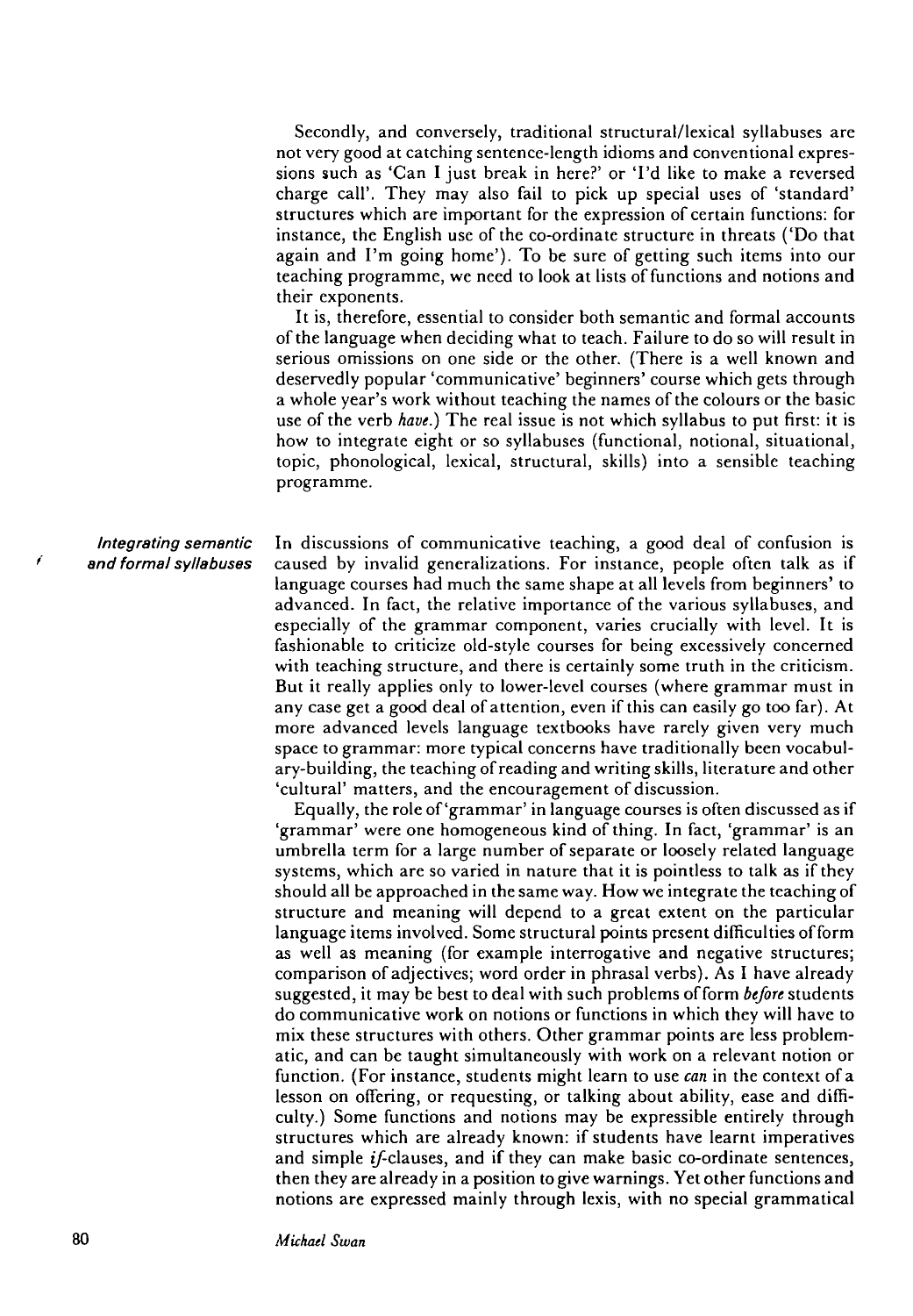considerations of any importance (for instance greeting, leave-taking, thanking, speed, size).

How we organize a given lesson will therefore depend very much on the specific point we want to teach. A good language course is likely to include lessons which concentrate on particular structures, lessons which deal with areas of vocabulary, lessons on functions, situation-based lessons, pronunciation lessons, lessons on productive and receptive skills, and several other kinds of component. Many lessons will deal with more than one of these things at the same time. Designing a language course involves reconciling a large number of different and often conflicting priorities, and it is of little use to take one aspect of the language (structures, notions/functions, or anything else) and to use this systematically as a framework for the whole of one's teaching.

The importance of vocabulary There is a certain air of unreality about the whole 'structural/notional' debate. Assertions which look plausible and persuasive when they are presented in general terms ('We should teach units of communication, not structures') tend to dissolve and become meaningless when one tries to apply them to specific cases. Part of the trouble is perhaps that pragmatics (the study of what we do with language) is grossly over-valued at the moment, in the same way as grammar has been over-valued in the past. The 'new toy' effect is leading us to look at everything in functional terms: we see the whole of our job as being to teach students to convey and elicit information, to describe, to define, to exercise and elicit social control, to express approval, make requests, establish rapport, warn, apologize, and the rest of it. It is important to remember two things. First of all, these functional categories are not themselves the names of things that have to be taught (though they may help to define how we *organize* what we teach). Students can already convey information, define, apologize and so on—what they need to learn is how to do these things *in English.* And secondly, when we have taught students what they need to know in order to carry out the main communicative functions, we *still* have most of the language left to teach. Students not only have to learn how information is conveyed or elicited, or how requests are made: they also have to learn the words and expressions which are used to refer to the things in the world they want to talk about, ask about or request. However good a lesson on the function of warning may be, it will not in itself enable students to say 'Look out—the top half of the ladder isn't properly fixed on'. Functions without lexis are no better than structures without lexis. And referential lexis is a vast field—it certainly makes up the bulk of the learning load in any general-purpose language course.

Stereotyped and creative language An earlier linguistic school saw language use as being largely a matter of convention, involving a set of predictable responses to recurrent situations. Although this view of language is discredited, it is not so much wrong as only partially correct. A great deal of language does involve knowing what is conventionally said in familiar situations—interrupting, asking for a light, complimenting, leave-taking, buying stamps, correcting oneself and so on. This stereotyped, idiomatic side of language accounts for a substantial proportion of the things we say, and this is the area with which the Communicative Approach is perhaps mainly concerned, investigating the meanings we most often express and tabulating (in semantic syllabuses) the ways in which we conventionally express them. (For all its attention to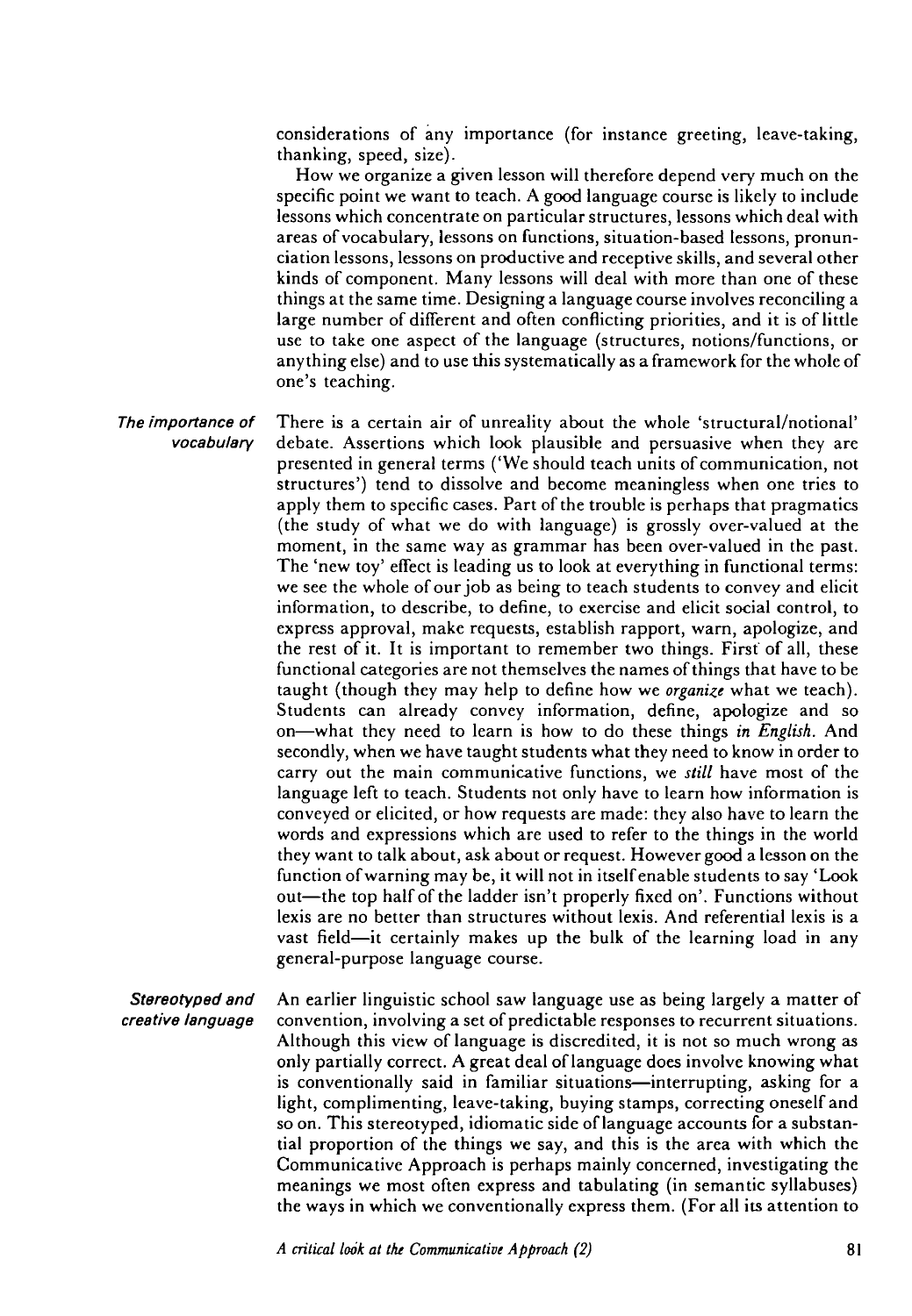meaning, the Communicative Approach has a strong behaviourist streak.)

Not all language, of course, is stereotyped. Since Chomsky's ideas became widely known, we have become accustomed to seeing language as something that makes infinite (or at least indefinitely large) use of finite resources. As O'Neill points out in his article 'My guinea pig died with its legs crossed' (O'Neill 1977), most utterances are not conventional responses to familiar situations. Students need to learn to say new things as well as old things. A learner of English may need to be able to say 'Could you check the tyre pressures?'; but he or she may also find it necessary to say 'The car makes a funny noise every time I go round a left-hand bend', or 'I nearly ran over a policeman just by the place where we had that awful meal with your hairdresser's boyfriend'. Sentences like these are not predicted by any kind of semantic syllabus; they can be generated only by constructing sentences out of lexical and grammatical building blocks in accordance with the various rules of phrase and sentence construction.

Simplifying somewhat, one might say that there are two kinds of language: 'stereotyped' and 'creative'. Semantic syllabuses are needed to help us teach the first; only structural/lexical syllabuses will enable us to teach the second.

*Methodology* Teachers usually feel guilty about something: translating, or explaining *The 'real-life' fallacy* grammar, or standing up in front of the class and behaving like teachers, or engaging in some other activity that is temporarily out of favour. Currently teachers feel guilty about not being communicative. Mechanical structure practice is out: it would be a brave trainee teacher who used a substitution table in his or her RSA practical exam.' Language work, we are told, should involve genuine exchanges, and classroom discourse should correspond as closely as possible to real-life use of language. Old-style courses, it appears, failed to take this into account. (At this point in the lecture the speaker usually does his 'Is that your nose?' number, where he reads aloud some appalling piece of pseudo-dialogue from a bad structure-based course and waits for the laughs.)

Of course one can hardly quarrel with the suggestion that classroom language should be as lifelike as possible. All other things being equal, authentic or natural-sounding dialogues are better models than artificial dialogues; it is good to demonstrate structures by using them as they are typically used in the outside world; writing and speaking practice should if possible involve genuine exchanges of information. The more we can (in Widdowson's eloquent formulation) 'contrive to make the language we present less of a contrivance', the better. And this is an area where the Communicative Approach has without question made an important contribution to language teaching. Whatever the defects of the communicative theory of language and syllabus design, the last fifteen years or so have seen enormous improvements in our methodology.

None the less, the classroom is not the outside world, and learning language is not the same as using language. A certain amount of artificiality is inseparable from the process of isolating and focusing on language items for study, and it is a serious mistake to condemn types of discourse typically found in the classroom because they do not share all the communicative features of other kinds of language use.

A common target for criticism is the use of questions to elicit feedback or to cue practice responses. If you say 'Is this my book?' or 'What am I doing?', it is objected that you are asking a question to which you know the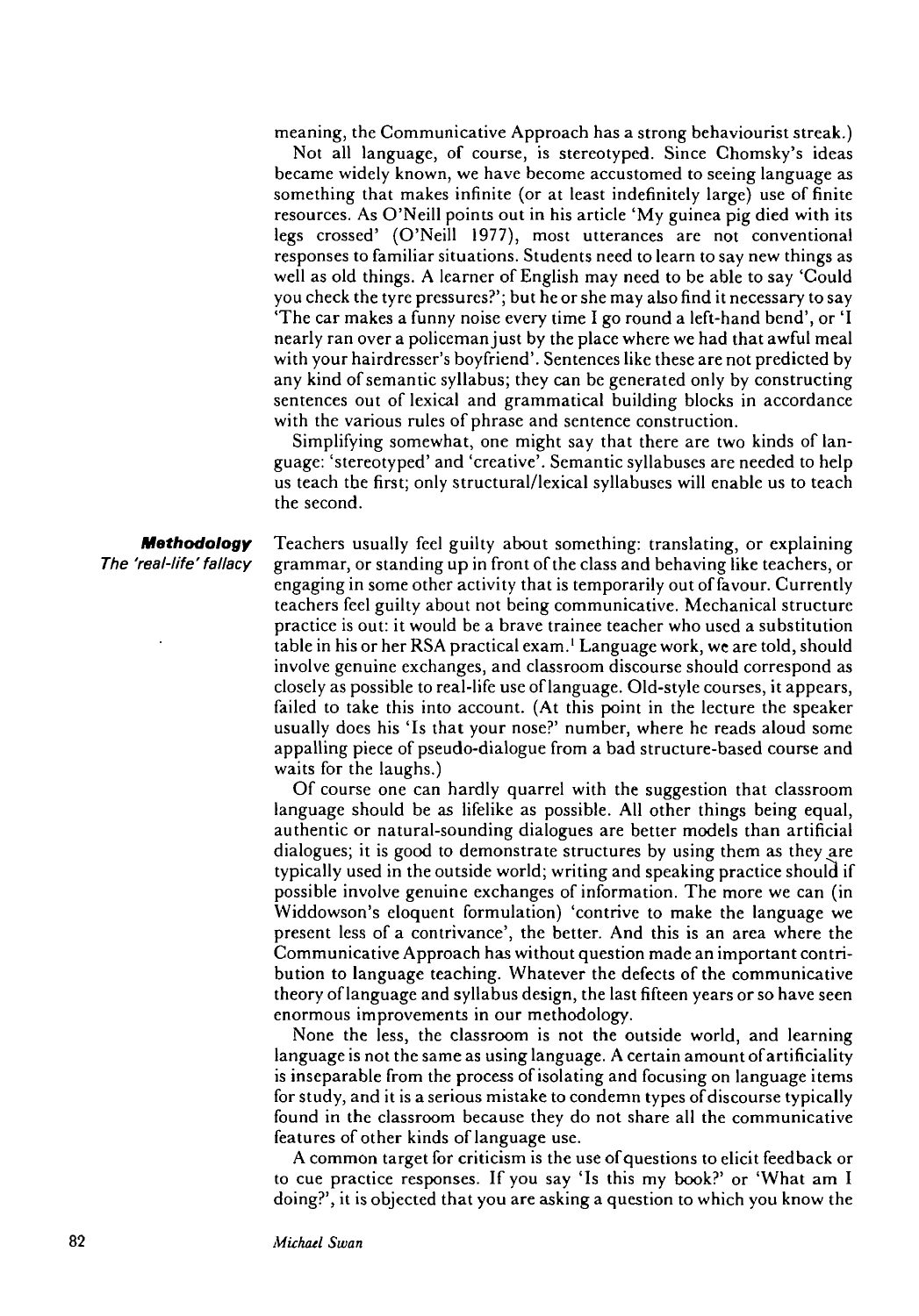answer already; the response will not convey any information, and the conversation is therefore condemned as a piece of pseudo-communication which incidentally gives a misleading picture of how interrogatives are used in English. Now conversations of this kind may not be very interesting, and we may well be able to think of better ways of getting the responses we want, but it is not true that no communication is going on. The questions have the communicative value (common in classroom discourse) of eliciting feedback—of asking students to display knowledge of a piece of information; the answers show whether the student does in fact possess the knowledge in question. Students are always perfectly well aware of the illocutionary force of questions and answers in exchanges like these (they have been in classrooms before), and they are in no danger at all of going out of the classroom believing, for instance, that English-speaking people are always asking questions to which they already know the answers.

A great deal of learning takes place in settings which arc remote from the situation where the skills or knowledge will ultimately be used. Kittens playing on a living-room carpet are learning aspects of hunting: stalking, hiding, pouncing, biting, reacting at speed. The fact that they arc learning these things in the absence of any real-life prey does not seem to detract from the value of the practice that is going on. Again, in many kinds of learning there is an clement of 'mechanical' repetition that makes the activity at times very different from the goal behaviour that is ultimately envisaged. A boy who takes up the violin may dream of one day playing the Beethoven violin concerto to a packed concert hall. But if he is to realize this aim, he is likely to spend much of his time in the intervening years working alone doing very 'uncommunicative' things: playing scales, practising studies, improving his bowing technique, gaining a mastery of positional playing, and so on. Somebody who wants to break the women's 1,500 mctrc record will train for a long time before her big race. But comparatively little of her training will involve running the full 1,500-mctrc distance at racing speed; and a lot of what she does (e.g. interval training, calisthenics) will seem artificial and remote from what she is training to do. Learning a language is not altogether the same thing as learning to play the violin, run races, or catch mice, and analogies can be dangerous. However, it should be clear that effective learning can involve various kinds of 'distancing' from the real-life behaviour that is its goal. We do not therefore need to feel that there is anything wrong if, among our battery of teaching activities, we include some (repetition, rote learning, translation, structural drilling) which seem to have no immediate 'communicative' value. If *all* our exercises are of this kind, of course, it is another matter.

**Communicative** practice and 'information gap' I have suggested that methodology is perhaps the area where the Communicative Approach has done most to improve our teaching. It is surprising, however, how often 'communicative' courses achieve the appearance of communication without the reality. A basic concept in contemporary methodology is that of 'information gap'. When one student talks to another, we feel that it is important that new information should be transmitted across tbe 'gap' between them. To this end, ingenious exercises are devised in which half the class are provided with data to which the other half do not have access; those who lack the information then have to obtain it by using language in an appropriate way. I do not wish to belittle the value of such exercises; the technique is a powerful one, and (if used intelligently) can generate interesting, lively, and useful work. However,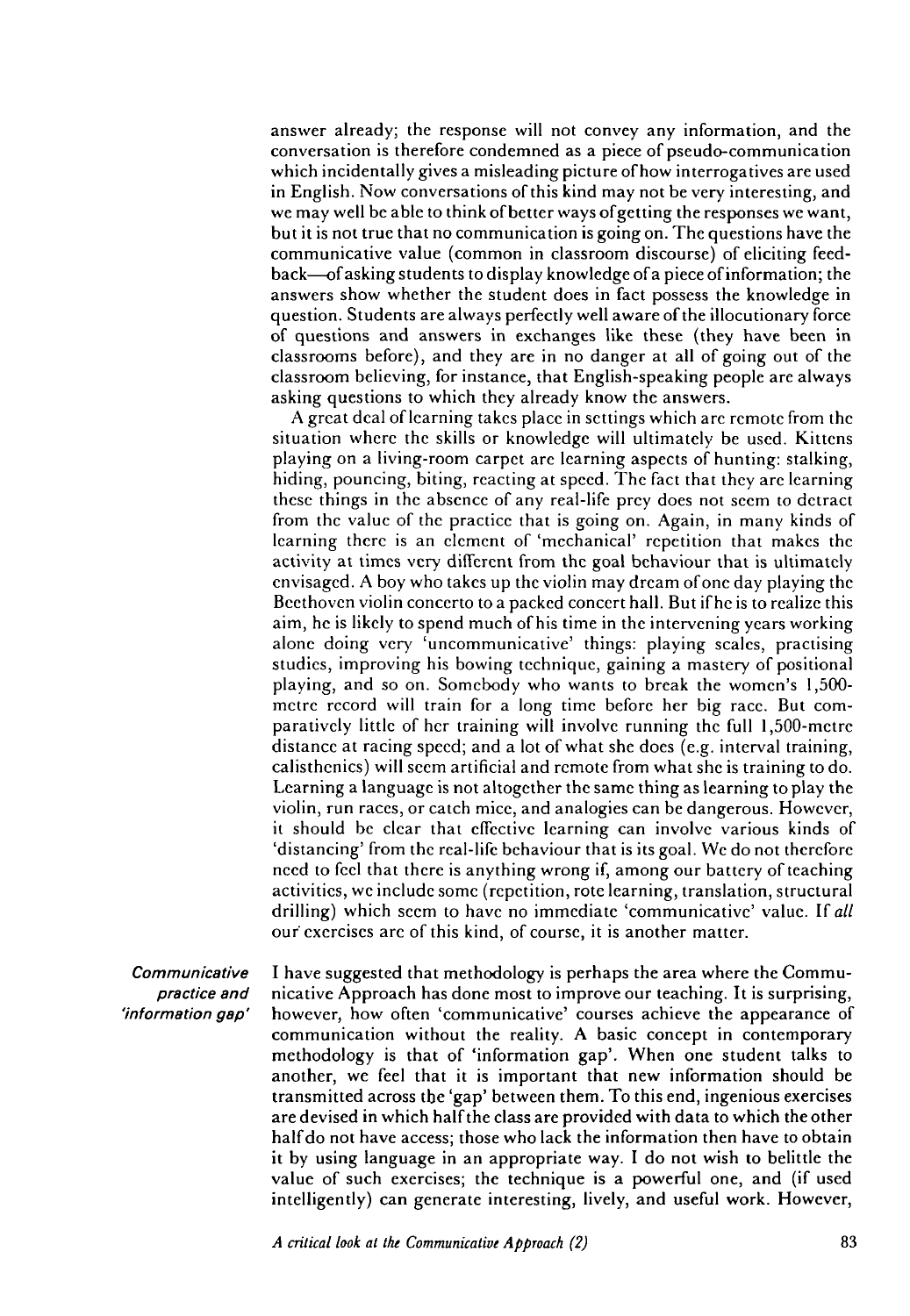the information conveyed should ideally have some relevance and interest for the students. If (to take a familiar example) I give a student a paper containing the times of trains from Manchester to Liverpool, purely so that he can pass on the information to another student who is not in Manchester and does not wish to go to Liverpool, then we are perhaps still some distance from genuine communication.

Perhaps no classroom exercises can completely achieve the spontaneity and naturalness of real exchanges, but there are certainly more realistic and interesting ways of organizing information-gap work than by working with 'imposed' information of this kind. Each individual in a class already possesses a vast private store of knowledge, opinions, and experience; and each individual has an imagination which is capable of creating whole scenarios at a moment's notice. Student X is probably the only person in the class to know the number of people in his family, the places he has travelled to, what he thinks of a film he has just seen, whether he is shy, whether he believes in God, and what is going on in his head while the class is doing an information-gap exercise. If student X can be persuaded to communicate some of these things to student Y—and this is not very difficult to arrange—then we have a basis for genuinely rich and productive language practice. In many contemporary language courses, communication of this 'personal' kind seems to be seriously under-exploited. The tendency to get students to exchange unmotivating, imposed information can even go to the extreme where much of their 'communication' is about the behaviour of the fictional characters in their coursebooks ('You are George—ask Mary what she does at Radio Rhubarb'). Role play and simulation are all very well in their places, but there are times when the same language practice can take place more interestingly and more directly if the students are simply asked to talk about themselves.

*Authentic materials* Like many of the other issues in this field, the question of using authentic materials has become polarized into an opposition between a 'good' new approach and a 'bad' old approach. Many teachers nowadays probably feel, in a vague kind of way, that there is something basically unsatisfactory, or even wrong, about using scripted dialogues or specially written teaching texts. These are (we have been told) 'unnatural', and contrived; they tend to lack the discourse features of genuine text; they are fundamentally noncommunicative (since they were written essentially to present language data rather than to convey information). Often, of course, this is all too true, and the general quality of published EFL dialogues and prose texts is a powerful argument for the increased use of authentic materials, whatever problems this may entail. However, it is important not to lose sight of the principles involved. There is nothing wrong in itself with creating special texts for specific purposes, and illustrating language use is a purpose like any other. People use deliberately simplified language when writing for children; when adapting scientific articles for laymen; when creating advertising copy; when writing leading articles in the popular press. Why not, then, when writing for foreign learners? Of course, we must be careful about quality: the language found in older-style 'John and Mary' type dialogues, or in some elementary story-lines, is so far removed from natural English that it does nobody any good. But this is an argument against bad scripted material, not against the use of scripted material in general.

> In fact, it is obviously desirable to use both scripted and authentic material at different points in a language course for different reasons.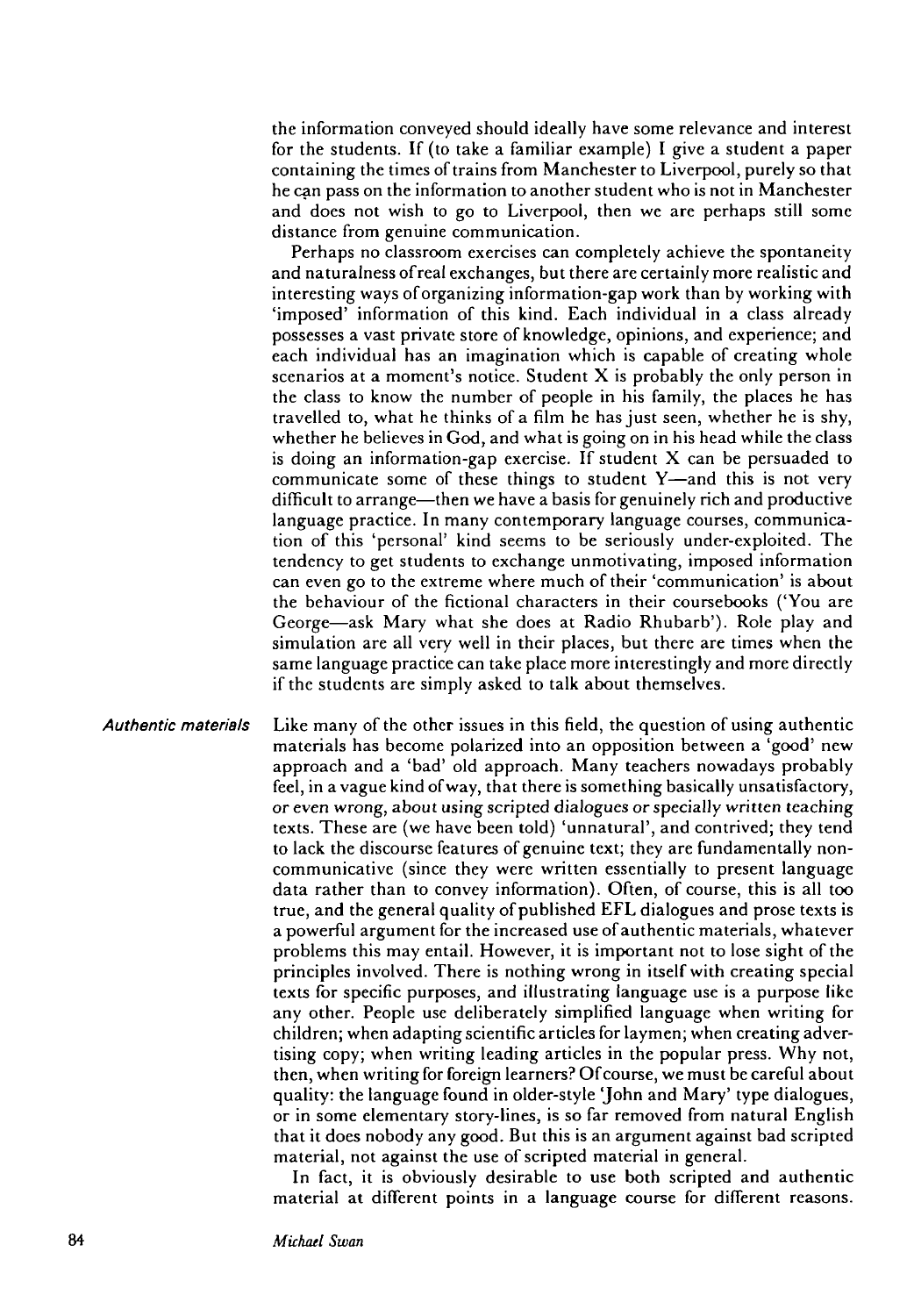Scripted material is useful for presenting specific language items economically and effectively: the course designer has total control over the input, and can provide just the linguistic elements and contextual back-up he or she wishes, no more and no less. Authentic material, on the other hand, gives students a taste of 'real' language in use, and provides them with valid linguistic data for their unconscious acquisition processes to work on. If students are exposed only to scripted material, they will learn an impoverished version of the language, and will find it hard to come to terms with genuine discourse when they are exposed to it. If they are exposed only to authentic material, however, they are unlikely (in the time available for the average language course) to meet all the high-frequency items they need to learn. And elementary students, faced with authentic material that is not very carefully chosen, may find it so difficult that they get bogged down in a morass of unfamiliar lexis and idiom. Eddie Williams, in a recent article, draws attention to 'the paradox that the use of authentic text with learners often has an effect opposite to that intended; instead of helping the learner to read for the meaning of the message, an authentic text at too difficult a level of language forces the reader to focus upon the code' (Williams 1983).

### **The mother tongue In foreign language** *learning*

As far as the British version of the Communicative Approach is concerned, students might as well not have mother tongues. Meanings, uses, and communication skills are treated as if they have to be learnt from scratch. Syllabus design takes no account of the fact that students might already possess some of the knowledge that is tabulated in a needs analysis. (Munby's *Communicative Syllabus Design,* for instance (Munby 1978) makes no significant reference to the mother tongue at all.) Communicative methodology stresses the English-only approach to presentation and practice that is such a prominent feature of the British EFL tradition. (Perhaps because this has made it possible for us to teach English all over the world without the disagreeable necessity of having to learn other languages?)

This is a peculiar state of affairs. It is a matter of common experience that the mother tongue plays an important part in learning a foreign language. Students are always translating into and out of their own languages—and teachers are always telling them not to. Interlanguages notoriously contain errors which are caused by interference from the mother tongue; it is not always realized that a large proportion of the *correct* features in an interlanguage also contain a mother tongue element. In fact, if we did not keep making correspondences between foreign language items and mother tongue items, we would never learn foreign languages at all. Imagine having to ask whether *each* new French car one saw was called 'voiture', instead of just deciding that the foreign word was used in much the same way as 'car' and acting accordingly. Imagine starting to learn German without being able to make any unconscious assumptions about the grammar—for instance, that there are verbs and pronouns with similar meanings to our verbs and pronouns. When we set out to learn a new language, we automatically assume (until we have evidence to the contrary) that meanings and structures are going to be broadly similar to those in our own language. The strategy does not always work, of course—that is why languages are difficult to learn—and it breaks down quite often with languages unrelated to our own. But on balance this kind of'equivalence assumption' puts us ahead of the game; it makes it possible for us to learn a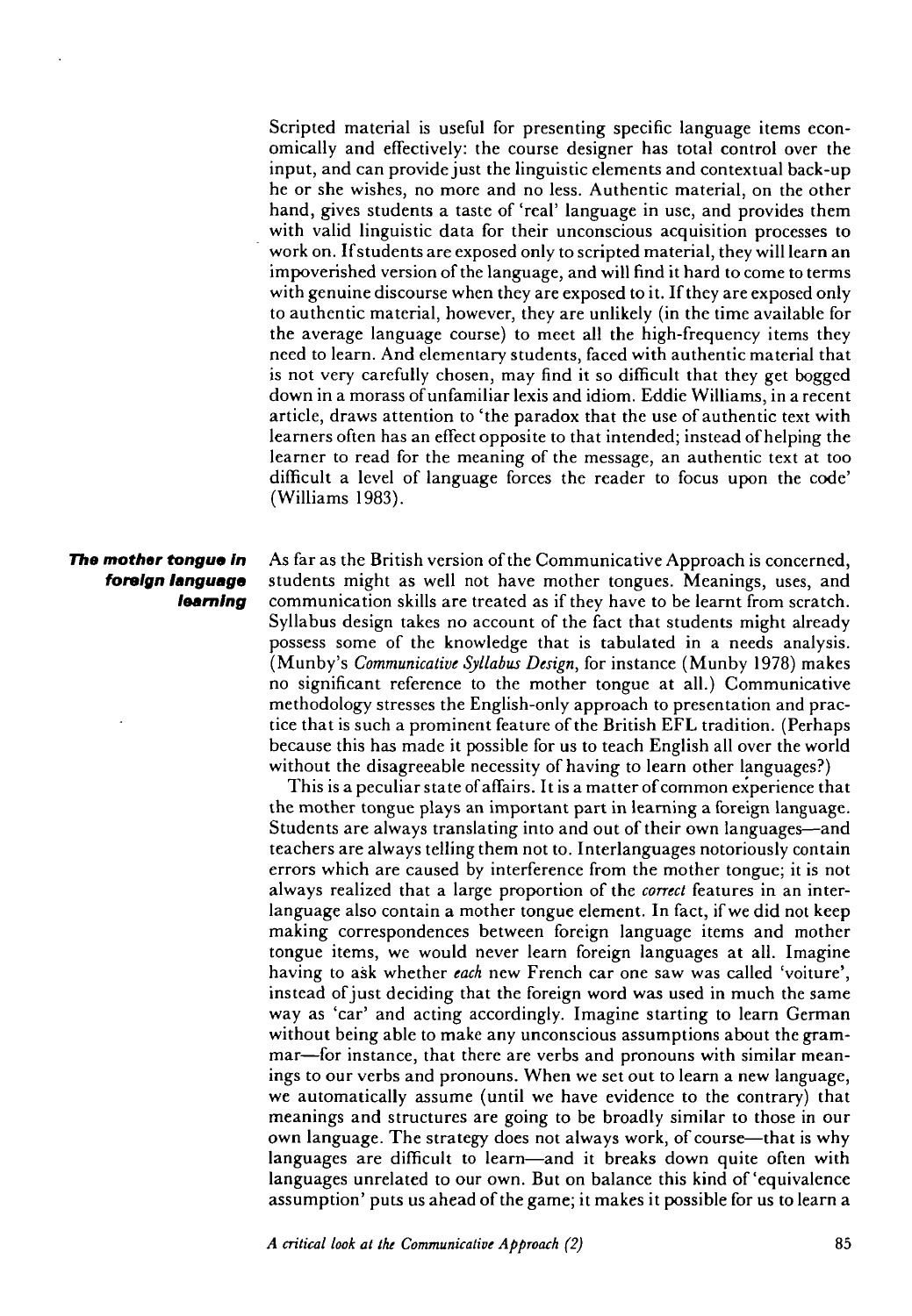new language without at the same time returning to infancy and learning to categorize the world all over again.

If, then, the mother tongue is a central element in the process of learning a foreign language, why is it so conspicuously absent from the theory and methodology of the Communicative Approach? Why is so little attention paid, in this and other respects, to what learners already know? The Communicative Approach seems to have a two-stage approach to needs analysis:

- 1 find out what the learner needs to know;
- 2 teach it.

A more valid model, in my view, would have four stages:

- 1 find out what the learner needs to know;
- 2 find out what he or she knows already;
- 3 subtract the second from the first;
- *4* teach the remainder.

*Conclusion* Teachers do not always appreciate how much new approaches owe to speculation and theory, and how little they are based on proven facts. We actually know hardly anything about how languages are learnt, and as a result we are driven to rely, in our teaching, on a pre-scientific mixture of speculation, common sense, and the insights derived from experience. Like eighteenth-century doctors, we work largely by hunch, concealing our ignorance under a screen of pseudo-science and jargon. Speculation, common sense, and experience do not necessarily provide a bad basis to operate on, in the absence of anything better, and somehow our students do manage to learn languages. However, the lack of a solid empirical 'anchor' of established knowledge about language learning makes us very vulnerable to shifts in intellectual fashion. A novel piece of speculation can have an effect out of all proportion to its value, especially since the purveyors of new doctrines are rarely as humble or as tentative as the situation merits.

As the theoretical pendulum swings from one extreme to the other, each exaggeration is followed by its opposite. We realize that we have been translating too much, so translation is banned completely. Grammar explanations are seen to have been over-valued, so grammar explanations are swept away. Generation A spends half its time doing structure drills; for generation B, structure drills are anathema. Contrastive studies promise the moon and the stars; when the moon and the stars are slow to arrive, contrastive studies disappear from syllabus design as if they had never been. One approach fails to give sufficient importance to phonetics, or modal verbs, or functions; the next approach does nothing but phonetics, •teaches modal verbs for thirty minutes a day, or announces that functions are more important than grammar, vocabulary, and pronunciation put together. Arguments for the current view are invariably highly speculative, extremely plausible, and advanced with tenacious conviction; if one looks back fifteen years, one can see that the arguments for the previous approach (now totally discredited) were equally speculative, just as persuasive, and put forward with the same insistence that 'this time we've got it right'. Each time this happens, the poor language teacher is told to junk a large part of his or her repertoire of materials, activities, and methods (because these are no longer scientific) and to replace them by a gleaming new battery of up-to-date apparatus and techniques. The students, as a rule, learn about as much as before.